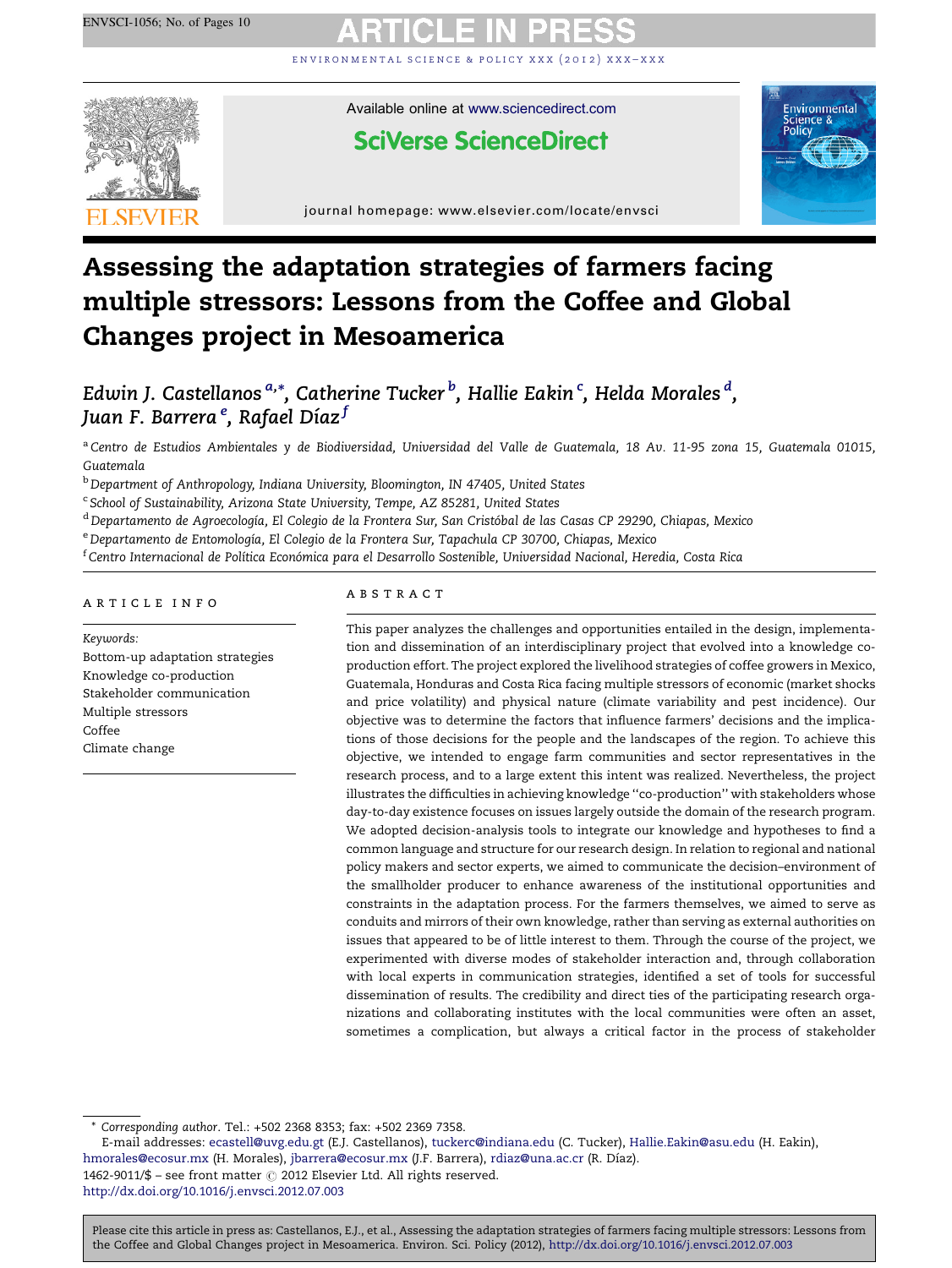**2** environmental science & policy xxx (2012)  $x x x - x x x$ 

interaction. The messages constructed from the collective knowledge of local farmers in distinct regions in four countries with different social and institutional histories represent crucial information for policy makers who are looking to support the adaptation processes of rural people facing changes of a global nature. However, communicating these messages in a usable and useful way to decision makers at various levels proved to be challenging.  $\odot$  2012 Elsevier Ltd. All rights reserved.

### 1. Introduction

As one of the primary challenges for society today, climate change is inherently an interdisciplinary topic and a concern that bridges continents and places, highlights fundamental dependencies and feedbacks in human–environment interactions, and illuminates the implications of social inequities in resource access, distribution and exploitation around the globe. Despite the urgency to respond to climate change, and its salience to all human activity, it is not necessarily the primary concern – or at least an explicit concern – of specific populations in particular places, regardless of external perceptions of that population's inherent vulnerability. The multiple-stressor context of local decision-making and adaptive response is now well recognized ([Burton](#page-8-0) et al., 2002; [Nelson](#page-8-0) et al., 2007). In many cases, climate stress is only one of many factors that influence local decision processes and outcomes [\(Eakin](#page-9-0) et al., 2006). Making vulnerability and adaptation science useful to decision-makers and communities considered ''vulnerable'' is an additional challenge. Core issues include coordination and integration of interdisciplinary teams, balancing needs of stakeholders with expectations of the science community, defining the appropriate audiences for project outputs and creating the space, time and resources necessary for effective communication, knowledge co-production and collaboration among stakeholders ([Lemos](#page-9-0) and More[house,](#page-9-0) 2005). As succinctly stated by Lemos and [Morehouse](#page-9-0) [\(2005\)](#page-9-0), the challenge is to achieve the "delicate balance between what we need to know to understand complex problems and what stakeholders perceive to be their immediate needs for making decisions''. This requires innovation in constructing knowledge through the interaction of scientists, local stakeholders, practitioners in support NGOs and policy makers.

Our "Coffee and Global Changes" project<sup>1</sup> aimed to understand the primary drivers of change in the Mesoamerican coffee system and the responses of farmers, cooperatives and policy makers to experienced and perceived vulnerability. We identified price instability, climate change, and pest incidence as major challenges for coffee producers, and aimed to understand how farmers were adapting to these and other stressors, and the ramifications for the people, the landscape, and local economies. As our cross-national, comparative project addressed complex interactions among issues studied in various scientific disciplines, we assembled an international and interdisciplinary team, composed of researchers representing agroecology, anthropology, biology, ecology, economics, entomology, geography, and remote sensing. To capture cross-national variability, we selected

<sup>1</sup> Inter American Institute for Global Change Research, IAI, Cooperative Research Network 2060.

study sites distributed across four countries: Mexico, Guatemala, Honduras and Costa Rica ([Fig.](#page-2-0) 1). Initially, knowledge coproduction was not a defined goal of the project, nor was the project originally framed in terms of science-policy theory; our project was relatively traditional in structure and method. Yet early on, we shared a concern to develop knowledge that would be useful to stakeholders, including the farmers, the practitioners in farmer support organizations, and policy makers at national and international levels. Although we endeavored to practice genuinely interdisciplinary science and involved diverse stakeholder groups – and in many ways succeeded – we also encountered unanticipated challenges.

In this paper we describe how our team evolved toward effective interdisciplinary science and knowledge co-production with farmers, as we endeavored to find ways to make the research and findings relevant to diverse stakeholders including policy makers. We reflect on the lessons learned through that process, realizing that certain experiences have been documented before, especially in assessments of development projects (e.g., [Chambers,](#page-8-0) 1997). Our discussion also builds on contributions of other scholars, including researchers on climate–society interactions, who recognize the potential for participatory approaches to provide meaningful knowledge on adaptation (e.g., [Tschakert,](#page-9-0) 2007; Patt and Schröter, 2008). For decades, academics working on development and education ([Chambers,](#page-8-0) 1983; Freire, 1970) have highlighted the need to start any research or development program based on the knowledge of the actors involved. In agricultural research, it is well known that farmers experiment constantly rather than wait for external technical advice to find solutions to new problems [\(Conley](#page-8-0) and Udry, 2001). For example, pest management programs imposed by outsiders are rarely adopted, while programs that take farmers' knowledge into account have better chances of success (Morales and [Perfecto,](#page-9-0) 2000; Segura et al., 2004; Zavala et al., [2005\)](#page-9-0). International aid organizations such as the World Bank and USAID have recognized the need to document local practices in agriculture and incorporate participatory and multidisciplinary research [\(Warren,](#page-9-0) 1991).

State-of-the-art approaches to climate change science are increasingly suggesting that more effort needs to be made to incorporate the experience, perception and values of those who face climate change in their day-to-day decisions ([Tschakert,](#page-9-0) 2007; Pettengell, 2010). Traditional scientific approaches can gain validity and utility by incorporating local knowledge on successful adaptation to environmental variability and change. In this area, one of the roles of science should be to methodically capture and document valuable local knowledge. Scientists have the possibility to share knowledge with decision makers who have the power to influence the structures that alter local level vulnerability. Our contribution offers an example of how a scientific research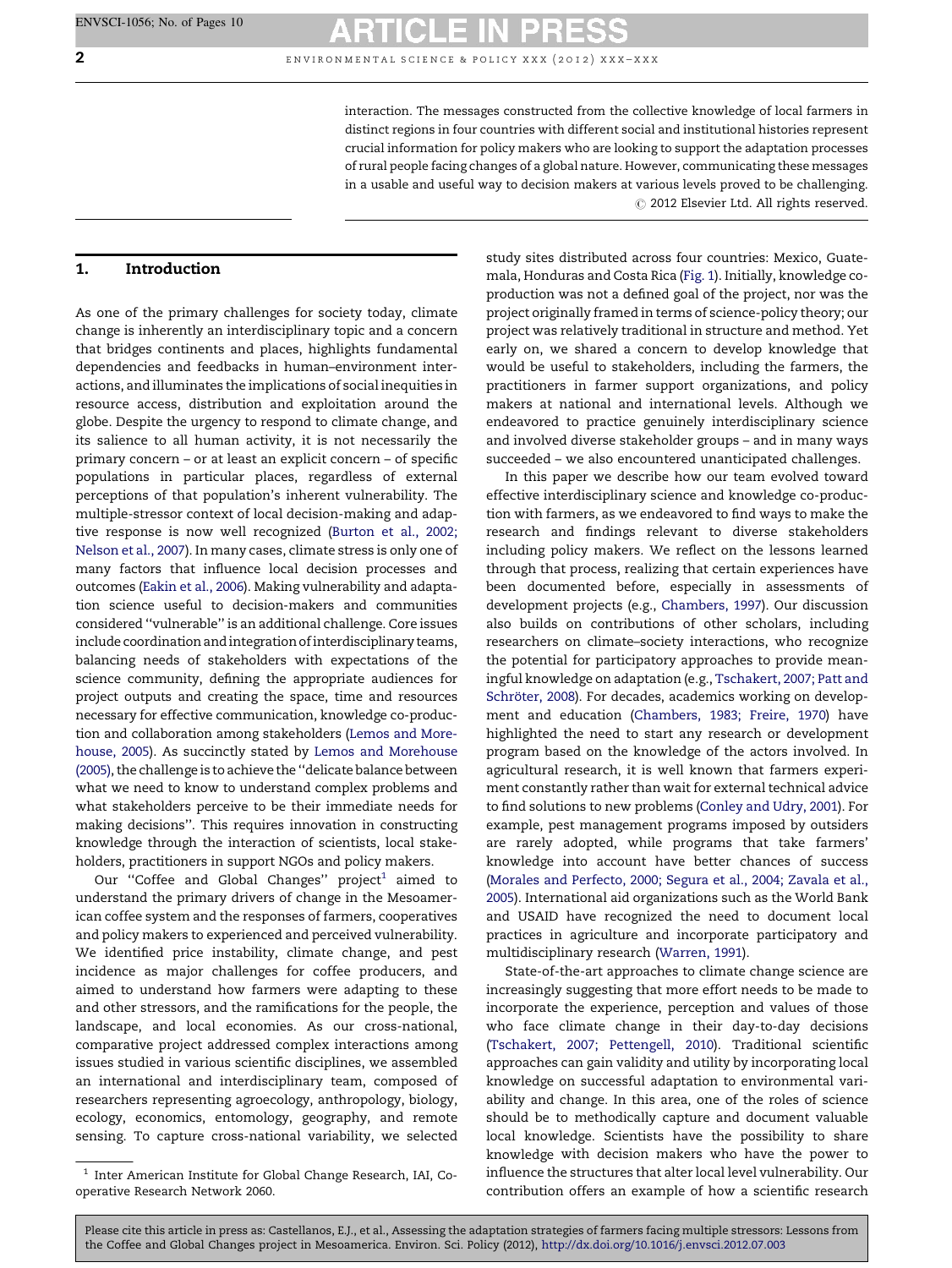### ENVIRONMENTAL SCIENCE & POLICY XXX  $(2012)$  XXX-XXX  $(3012)$

<span id="page-2-0"></span>

Fig. 1 – Study sites for the project Coffee and Global Changes.

team studying adaptation itself had to learn and adapt as the initial project goals became linked to a commitment to increase the use of the information by farmers, decision makers and other stakeholders.

Following the model of science policy co-production proposed by Lemos and [Morehouse](#page-9-0) (2005), we evaluate this project in terms of producing useable science, achieving interdisciplinary integration, and interacting effectively with different stakeholder groups. Lemos and Morehouse propose that the degree to which a project can achieve these three components of science-policy knowledge co-production depends on the level of ''fit'' between science knowledge and user needs, the flexibility of team members to work outside their domain of comfort and training, and resource availability. In the sections that follow, we illustrate (a) the challenges and successes of conducting interdisciplinary research, with an interdisciplinary research team in which disciplinary knowledge was geographically and institutionally concentrated; (b) our struggle to capture, synthesize, and interpret local farmers' knowledge and experiences for a science and practice community, aiming for the knowledge to be useable in coffee and climate policy, while also serving to empower and validate local experience; and (c) the opportunities and difficulties we encountered as we tried to develop strategies for communicating with three different stakeholder groups: the science community; practitioners and policy makers; and the farmers themselves. We conclude by reflecting on the primary lessons from this experience.

### 2. The coffee sector in Mesoamerica under multiple global stressors

Coffee provides a key agricultural commodity for Mesoamerican countries, and when considered jointly, the four countries included in this study ranked in 2009 as the world's third largest producer of export coffee after Brazil and Vietnam (ICO, [2009](#page-9-0)). In Mesoamerica, more than 4 million people work in the coffee sector [\(Tucker](#page-9-0) et al., 2010). This population appears to be increasingly vulnerable in the face of market volatility, the spread of coffee pests and diseases, severe weather events, and uncertain support of government initiatives. In addition, some analyses of climate change impacts in the region anticipate that certain coffee-growing regions will face rising temperatures or changed climate patterns that may render production unprofitable or infeasible (Gay Garcia et al., 2006; [Schroth](#page-9-0) et al., 2009).

From the perspective of national governments and development agencies, climate change presents a threat to the livelihoods and welfare of coffee-dependent populations. Funding agencies, bilateral development agencies and many non-governmental organizations are also keenly interested in climate change impacts in the sector. However, as a number of studies indicate, farmers do not necessarily rank climate risk as their priority concern (Eakin et al., 2006; Eakin, 2005; [Chiotti](#page-9-0) et al., [1997\)](#page-9-0). A pilot project conducted in 2003 at the peak of the ''coffee crisis'' – a period in which global coffee prices were at all-time lows–served as the seed for the four-country integrated research project described in this article. That project found that producers perceived the greatest threat to their livelihoods to be unpredictable, volatile prices. While they recognized impacts from severe weather events, they usually perceived weather-related losses as one of the unavoidable risks of farming (Eakin et al., 2006; [Tucker](#page-9-0) et al., [2010\)](#page-9-0).

By 2006, when we launched the four-year-long project addressed here, much had changed. Global coffee prices and market conditions had improved substantially, but a series of extreme weather events had highlighted the region's vulnerability to climate change. At the national level, governments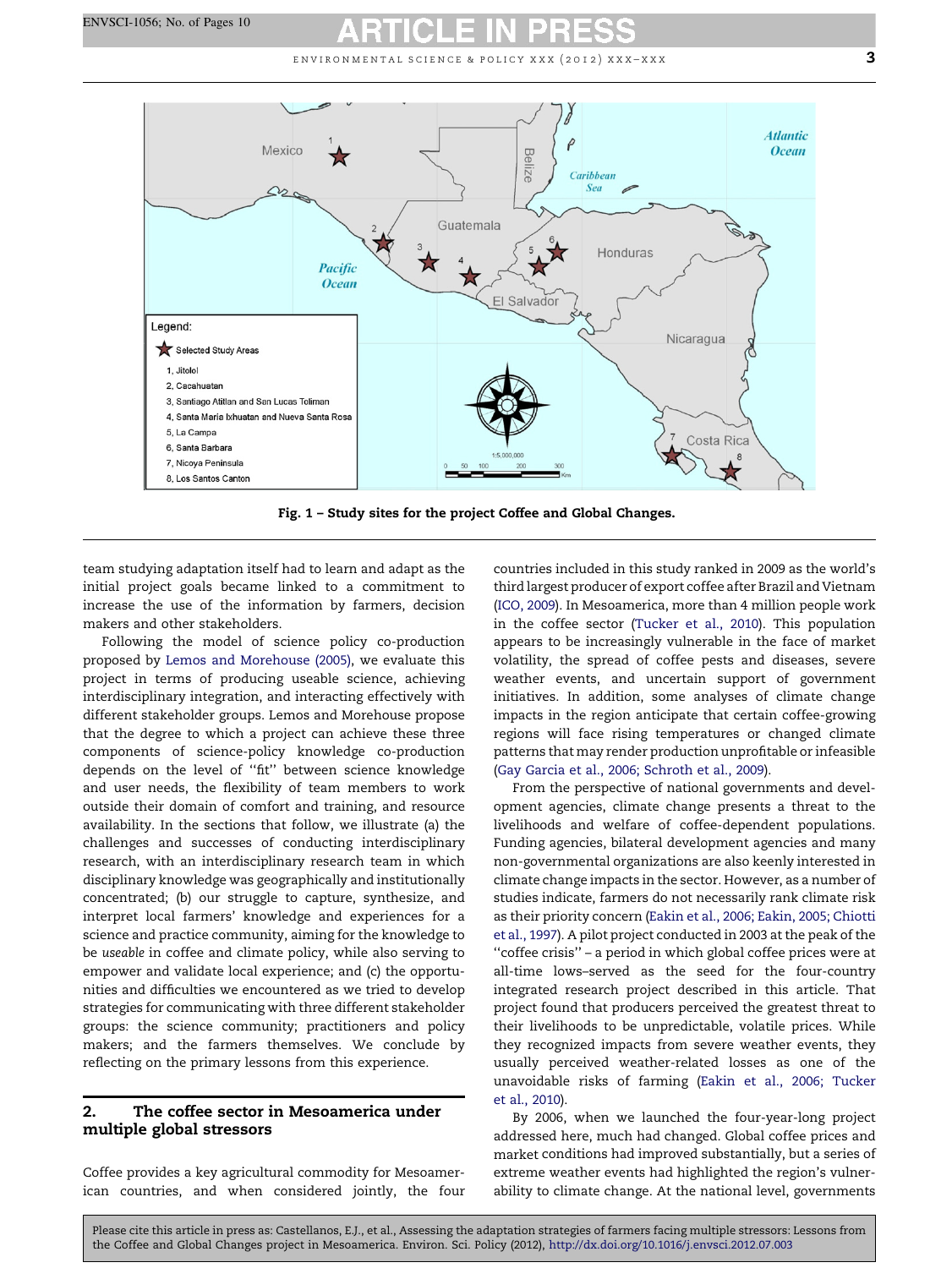$\overline{4}$  en vironmental science & policy xxx (2012) xxx-xxx

and NGOs had begun focusing their efforts to confront climate change primarily through mitigation programs. The majority of those efforts center on carbon sequestration initiatives, which often are designed with little consideration of the knowledge and practices of the local communities where programs are implemented. For example, in Mexico, although the Government Special Program for Climate Change PECC is considering an adaptation program for agriculture, the majority of its budget so far has been designated to implement carbon credits programs and produce clean energy [\(Semarnat,](#page-9-0) [2009\)](#page-9-0). Similarly, while the impact of disasters associated with extreme rainfall events and cyclonic activity in Mesoamerica continue to plague coffee growing communities, there is little evidence that local knowledge and experience is being used in disaster risk planning and preparedness efforts (Saldaña-[Zorrilla,](#page-9-0) 2008).

As coffee prices recovered, farmer interest in niche markets and quality production – spurred during the crisis – continued to grow. As early as the 1990s, some farmers had sought to survive market liberalization through diversification into niche ''specialty'' markets: markets for sustainable coffees (fair trade, organic, bird-friendly, gourmet). This ''turn to quality'' ([Murdoch](#page-9-0) et al., 2000) has had implications for public policy as well as for technical assistance and social organization across the region. During and after the coffee crisis, international development agencies, including the World Bank, USAID, and the International Development Bank, emphasized the need for coffee-producing countries to focus on quality, opportunities in niche markets, and diversification out of coffee in areas where biophysical conditions did not support high quality coffee production ([Baffes](#page-8-0) et al., 2005; Lewin et al., 2004). National governments in the study region recognized the recommendations to various degrees, but gaps existed between policy makers' approaches and the realities facing farmers. For smallholder farmers, the move to quality production, including qualityrelated certifications, requires access to information and technical assistance, which can be difficult and require substantial investments of time and labor. The mode of disseminating agricultural policies and programs, which govern access to technical support and services as well as credit and knowledge, poses part of the challenge. For many smallholder producers, joining a farmer association or a cooperative may be the only viable option to gain technical information, and assistance to improve quality. Yet due to myriad factors that vary across the region (including bureaucratic complications, perceived problems, and local preferences), farmer associations have a mixed reputation, and organization in cooperatives is not the norm. A significant portion of farmers continues to operate through intermediaries as independent, and typically small-scale, producers but top-down national programs with rural development objectives do not always fit the strategies and challenges of coffee smallholders.

It was in this context that we conducted our four-country interdisciplinary project on Coffee and Global Changes. We aimed to frame farm-level vulnerability and adaptive responses in terms of multiple stressors. Our research confirmed our earlier findings that climate was not the primary driver of farmers' livelihood and land use decisions.

Nevertheless, it was clear that farmers have become increasingly concerned with climate impacts since our pilot study ([Eakin](#page-9-0) et al., 2006). Many had observed changes in climatic and ecological conditions, and suffered devastation and losses from the tropical storms, torrential rains and drought that hit the region since the turn of the 21st century ([Cruz-Bello](#page-8-0) et al., 2010).

### 3. Defining the methodological approaches in a multidisciplinary environment

In an ideal situation, the development of an interdisciplinary research project proceeds from its inception with the involvement of researchers representing all of the requisite areas of expertise. In our case, the impetus for the project originated with the social scientists, proposing the theoretical framework and research questions, which required knowledge from the natural sciences to be fully addressed. Natural scientists working on relevant coffee research were invited to join as the proposal took shape. We met as a full team to reach consensus on the methods to be followed and assure comparability in data collection, only after funding was awarded. We encountered substantive challenges to formulate an appropriate methodological approach and design research instruments that would adequately accommodate the interests of the research team while addressing the hypotheses defined for the research project. As found in other interdisciplinary projects, a combination of standardized instruments with more open-ended data collection provided a fruitful combination of quantitative and qualitative data for comparative analysis ([Bernard,](#page-8-0) 2006). After considerable discussion, we agreed on four different components and phases of research [\(Fig.](#page-4-0) 2): (1) qualitative consultations and interviews with key informants (representatives of government agencies, leaders of supporting NGO, leaders and members of coffee cooperatives, academics, and some individual farmers), which focused on the drivers of change in the coffee sector, the strategies farmers had pursued in response to those drivers, and the implications of those strategies for the landscape and for the livelihood options of farmers; (2) a household-level survey, implemented in two regions in each of the four countries (achieving a total sample of 1277 coffee producers), to document risk perceptions, livelihood and production strategies and experience with changing climate conditions; (3) remote sensing analysis in Mexico, Guatemala and Honduras to estimate land cover changes in coffee-growing areas; and (4) community engagement and participatory workshops to consult with farmers on the findings and obtain their feedback.

The household survey was the primary data collection instrument across the four countries. It provided a foundation of quantitative, structured data for comparing the four countries. The questions had to be comparable across diverse national and local contexts, while also accommodating sitespecific differences, as in variability of coffee varieties and ethnic composition. In the interest of keeping the survey to a reasonable length, we had to limit the number of site-specific questions and not all of the scientific interests of each team member were adequately covered.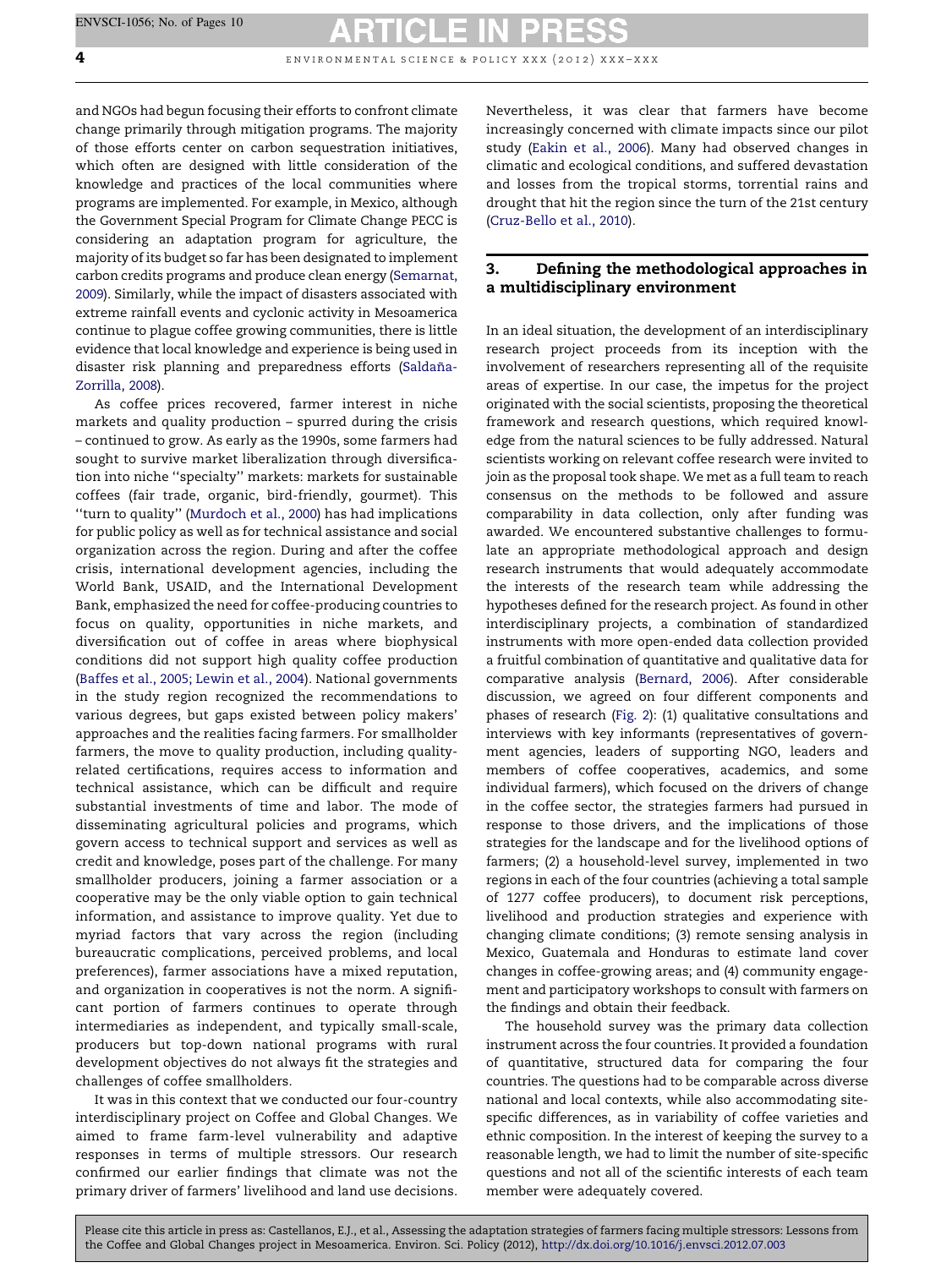ENVIRONMENTAL SCIENCE & POLICY XXX  $(2012)$  XXX-XXX  $(2012)$ 

<span id="page-4-0"></span>

Fig. 2 – Stages of research, knowledge production and dissemination of results in the project Coffee and Global Changes. The solid arrows indicate the stages of scientific research. The dashed arrows indicate that stages involved in developing materials, returning results to, and obtaining feedback from the project participants, stakeholders and interested organizations.

Following initial team meetings, we held an annual meeting that rotated among the countries, and scheduled regular conference calls in addition to constant electronic communications to coordinate our efforts and discuss questions as they arose. Throughout the project, two key factors were flexibility and creativity to adapt techniques and methods as knowledge and goals evolved through interactions with farmers and other stakeholders. The process of knowledge production and dissemination from this project is summarized in Fig. 2.

### 3.1. Challenges of carrying out interdisciplinary research and involving stakeholders

Despite our commitment to interdisciplinary research, we learned that this is more easily said than done ([Hicks](#page-9-0) et al., [2010](#page-9-0)). Complex analyses of problems of global nature typically demand the interaction of scientists from various disciplines with local stakeholders. These local stakeholders – farmers, merchants, local administrators and officials, and technical experts – provide valuable knowledge, which they have acquired over many years of careful observations and trial and error practices. The interaction among these groups with researchers is far from being a straightforward process. Within the academic community, few researchers receive the training that fosters cross-disciplinary collaborations, and even fewer have the preparation for implementing research that aims to produce knowledge in collaboration with the communities subject to the investigation.

In addition, most academics have little training in how to communicate research results to stakeholders, and usually they do not receive scientific recognition for such efforts. Besides, research centers rarely include personnel with such training on their staff [\(Lang,](#page-9-0) 2003). Despite these obstacles, many researchers, including our own research team, recognize the need to develop bottom-up strategies, especially when seeking adaptation strategies for complex problems such as climate change.

### 3.2. Finding a common language and reaching balance among disciplines and among countries

The common thread among participating researchers was previous experience working with some aspect of coffee production or commercialization. Although the social scientists knew the theoretical approach, natural scientists invited to participate in the team had to learn the terminology and theoretical framework on vulnerability and livelihoods. They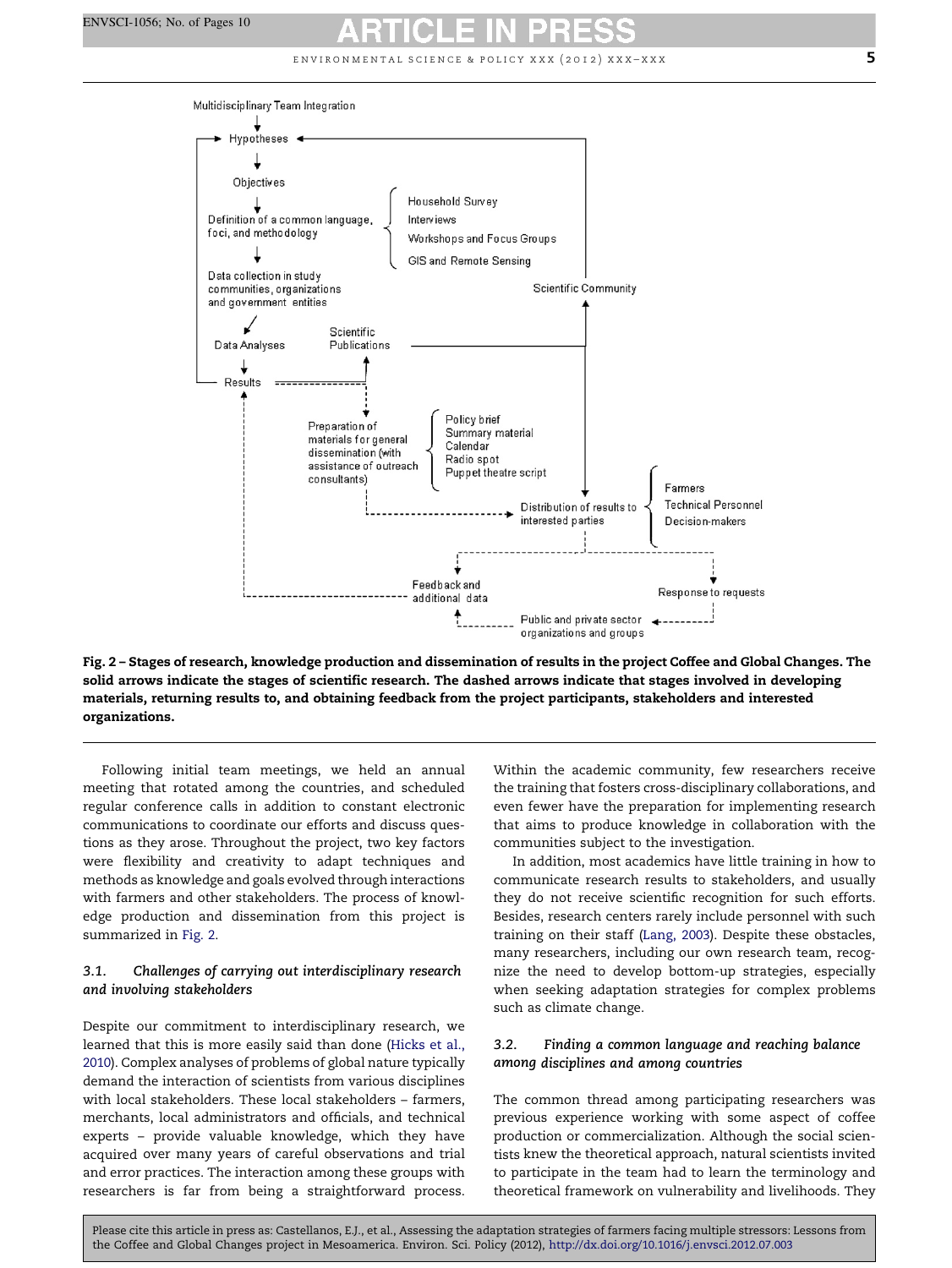### 6 ENVIRONMENTAL SCIENCE & POLICY XXX (2012) XXX-XXX

found themselves initially handicapped in contributing fully to the project design discussion. As a consequence, natural scientists assumed the role of consultants for developing the project's entomological, agroecological and land use questions and assessment methods. While the core questions of the project were inherently social (farmers' choices and experience with environmental change), the contribution of the natural scientists in the interpretation of the data was ultimately very important. For example, while the project was designed to explore hypotheses based on theories of livelihood sustainability, we discovered synergies with agroecological principles that added considerable richness to the interpretation of findings in terms of social and ecological vulnerability. New questions also arose in the process of the project through the interdisciplinary interaction that were only partially addressed, specifically relating to the implications of household level action for ecosystem services and landscape-scale change. The contribution of remote sensing provided a first step in this direction, but there was general recognition that the household as the primary frame of analysis limits the extent to which conclusions at other scales can be determined. Since our initial project framing was epistemologically biased in favor of social science traditions, one of the main challenges to integrate the interdisciplinary team was to find a common language and reach a shared understanding of the system of our analysis despite differences in our disciplinary orientation.

We also faced an additional challenge in that our expertise was geographically concentrated: each country team brought different expertise to the project, yet was responsible for the implementation of all project components and activities within their own geographic domain. This led to some unevenness in the level of detail in our data across countries.

### 4. Bridging researcher interests and farmer expectations

Our experience shows that any approach with rural communities in Mesoamerica raises expectations of possible benefits to come. People in these communities interact regularly with government and non-governmental organizations that come to implement social assistance programs. Communities are willing to participate in a new project as long as they see a direct benefit. Overcoming community expectations for assistance can be an impediment to academic research, as universities usually do not have resources for complementing their research programs with social assistance. In several of our research sites, coffee growers expressed doubt as to the utility of the research; they wanted to know what benefits would come to them. We explained that we did not bring resources for development projects or road repairs, but indicated that the results would be returned to them in the form of reports that would also be presented to policy makers and local and national authorities. In some cases we were able to offer short information sessions (for example, on ecological pest management in coffee and corn) for the communities we visited; however, we emphasized that we were collecting their experiences and would return to share what we had learned from other communities and farmers in other countries.

Recognizing that farmers tended to place less value on information (what we could provide in this project) compared to tangible assets (which were not part of our project), we found it necessary to invest time to develop people's interest in participating in the project. Effective communication played a crucial role in ensuring that both sides involved understood what was being offered and what would be achieved. Trust is a key element that takes time to develop. We managed to build trust and enhance communication in various ways across our research sites. In La Campa, Honduras, the lead team researcher had conducted longitudinal research, and once the new team members had been introduced in a municipal meeting, they found it easy to gain rapport. By contrast, in the second site in Honduras (Santa Barbara) the support of a Honduran Coffee Institute (IHCAFE) district coordinator facilitated our introduction to coffee growers. The team also gained rapport by spending time with people as participant observers, not solely as survey collectors.

In Chiapas (Jitotol), starting a research program requires the permission of the local authorities that first evaluate the objectives, methodologies and research institutions involved. Only one of the communities that had been randomly selected for participation in the study rejected our proposal. In that community, leaders indicated that many of their peers were mistreated when they migrated to the US, and for that reason they did not want to receive any US citizens. In the other communities selected, the majority of the leaders and farmers felt that the project constituted a hope. They wanted to know how farmers in other places were confronting the coffee crises and wanted the government to learn about their problems and strategies. Their doors opened once we promised to document their strategies, communicate with policy makers and authorities, and share the project's cross-national research findings.

InCostaRica, researchers encountered great differences in coffee producers' backgrounds, the level of local organization and the presence of government and nongovernment organizations. These differences compelled the researchers to develop different strategies for interacting with the producers in each site. In Los Santos, producers had a low organizational level and doubted the project's possible benefits. At first, participation was weak. As the project advanced, the ongoing interactions with growers increased their interest in participating. The Nicoya Peninsula presented a contrasting situation. Although its coffee production is relatively marginal, most of the producers are organized in cooperatives.The cooperatives and officials fromthe Ministry of Agriculture supported the research because the objectives were considered relevant, and the potential results were viewed as an important input to develop intervention strategies.

In Guatemala, the contact with local coffee growers at the two research sites was facilitated by the National Coffee Association ANACAFE, which participated as part of the core research team. The participation of researchers from this association facilitated the initial contact and trust from coffee growers, and helped the process of disseminating the results among relevant stakeholders at both the local and national level.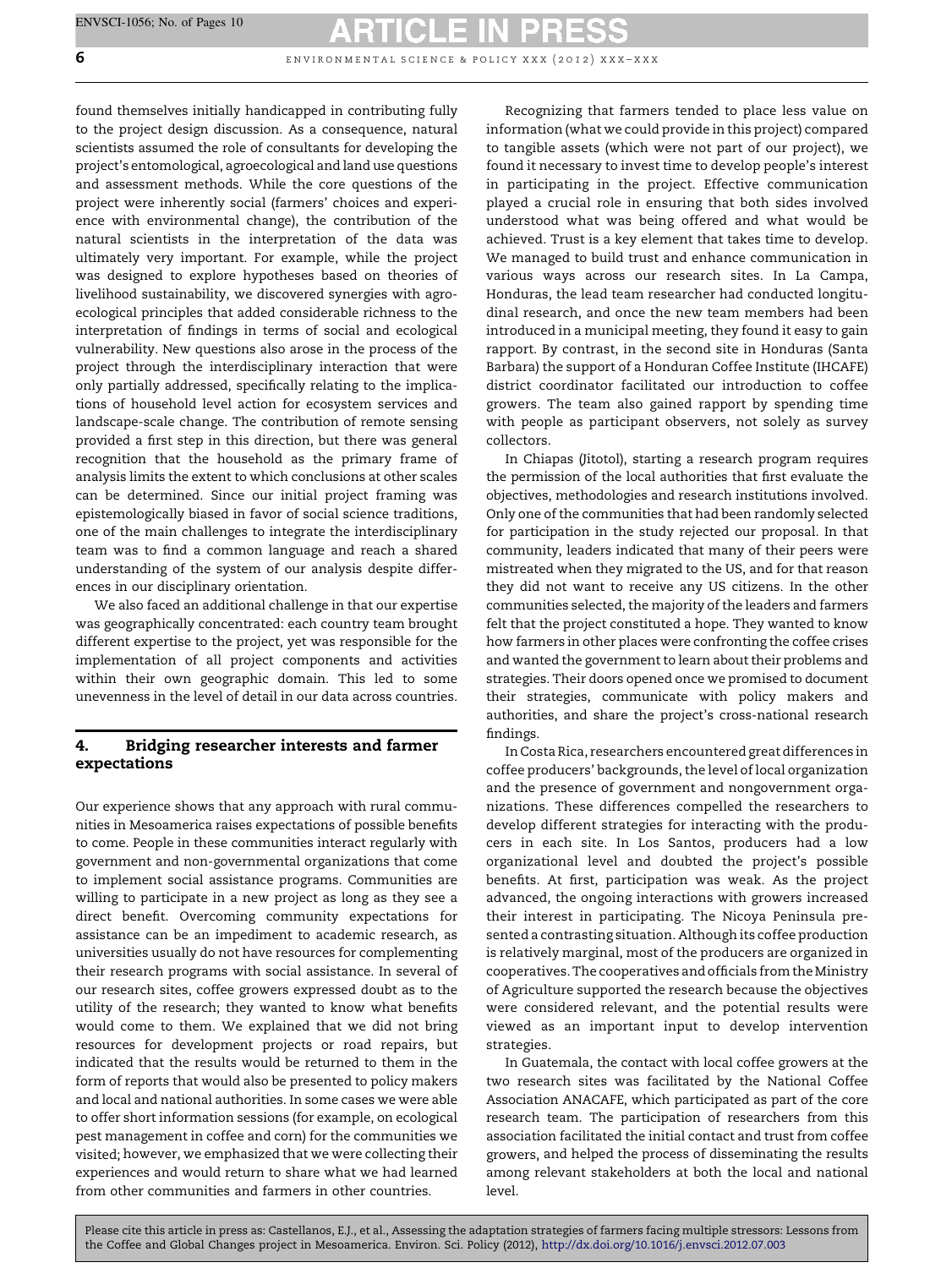ENVIRONMENTAL SCIENCE & POLICY XXX (2012) XXX-XXX  $\overline{Z}$ 

### 4.1. Moving toward enhanced collaboration between farmers and researchers

Coffee growers participating in our research shared a hope that our work would reach government policy makers and decision-makers in national-level coffee associations. They wanted the government to listen to them. They also recognized the importance of sharing knowledge with other farmers, and hoped to learn from other farmers' experiences. In this context, we implemented our research instruments with overall success. Few coffee growers refused to participate in the household survey, and everyone approached for an interview accepted. Nevertheless, our initial approach was extractive: we focused on understanding farmers' perspectives and attitudes to communicate their situation to broader policy communities. As the project progressed, we sought additional expertise and approaches to bridge the divide between researchers and the farm community.

To ensure that our methods and approaches were appropriate for the specific regions, ethnic groups and rural communities we were working with, we hired an external consultant who specialized in participatory research and community building in the Mayan region (Mexico and Guatemala) to assist us in thinking through activities and methods that would be both engaging and constructive for the communities while helping us advance our research goals. Having the support of the specialist was crucial for the research team, as we did not have the training or the time to design and implement activities geared to various groups of stakeholders with different interests and levels of education. We were fortunate to have a funding agency that emphasizes the communication of scientific findings to policy makers and therefore encouraged us to incorporate new approaches and communication experts into the research process, but we recognize that not all funded projects have this opportunity.

An additional challenge to overcome was the barrier of language and culture, particularly in indigenous communities where many women did not speak Spanish, the working language of the research team, and where women typically remain silent in the presence of men or strangers. The need to use interpreters and locals to mediate the communication often limited the level of understanding and communication among community participants and the research team. In addition, the analysis of recorded information became cumbersome when translation was required.

While our aim was to accurately reflect farmers' concerns, priorities, motivations and actions across the four countries, it is hard to claim that we accurately represent farmers' experiences. Representations of ''others'' and their understandings and perceptions are unavoidably problematic (Clifford and [Marcus,](#page-8-0) 1986). The effort becomes critical when the goal is production of useful knowledge and translation across different cultural and socioeconomic contexts. In order to address these concerns, validate our findings, and ensure that farmers found our representations to be accurate, we organized small group activities in the villages where we collected survey data. These included validation workshops and group discussions to explore additional issues with the communities.

These interactions, held primarily in the final year of the project, proved especially rewarding for both the community participants and the research team. The exercises allowed the farmers to educate each other and us on the knowledge they held on agronomic practices and risk management for coffee production. For example, we asked farmers to draw diagrams that illustrated their relationship to the coffee commodity chain, as they understood it. This exercise revealed a significant difference between individual farmers and members of cooperatives. While individual, smallholder farmers often knew little more than the intermediary to whom they sold coffee, cooperative members could often construct their commodity chain complete with names of the organizations that purchased and processed their coffee. The more limited sense of their commodity chain for individual farmers may reflect their specific constraints, which may include obstacles for obtaining market information. In other cases, farmers discussed traditional methods to mitigate coffee pests and diseases, manage shade, and respond to extreme weather events. One group of Honduran farmers, which was in the process of obtaining organic certification, shared ideas for managing pests and diseases without chemicals. They became enthused as the older members recalled tactics that had worked before the adoption of pesticides. Evidently, the reliance on chemical inputs had been erasing indigenous practices, and suppressing people's willingness to share the utility of traditional methods to manage pests. Group activities and interviews can provide an empowering context for farmers to share information that they may not otherwise have been inclined to share with each other.

In Costa Rica, the research team conducted workshops geared to help with policy design. Using a suite of participatory techniques, participants prioritized their primary problems related to stressors and with this input they developed a work plan for their farms, organizations and governments When technicians and decision makers from support organizations participated, the workshops focused on contrasting the services offered by the organizations with the needs presented by the coffee growers. The exercise helped illustrate unmet needs and misdirected support strategies. Unfortunately, these types of activities are not conducted often enough to assure that the support offered by organized groups is addressing farmers' real problems.

In general, farmers were open to the research process and hopeful that research findings would provide useful and compelling information for decision-makers. To many farmers, the research team undoubtedly epitomized privilege and power: mobility, access to knowledge and information, and – given our use of four wheel drive vehicles in the often remote areas – financial resources. Living up to farmers' expectations understandably proved difficult, despite our best intentions. Even well designed research with valuable results may appear to be of little help from the perspective of farmers. They often encounter obstacles to communicating their needs and receiving attention from decision-makers and authorities. At the same time, there are systemic constraints that limit the possibilities of decision-makers and organizations to respond efficiently and effectively to the needs of coffee farmers. The opposite is also true, as when organizations provide appropriate technical support to growers that lack the financial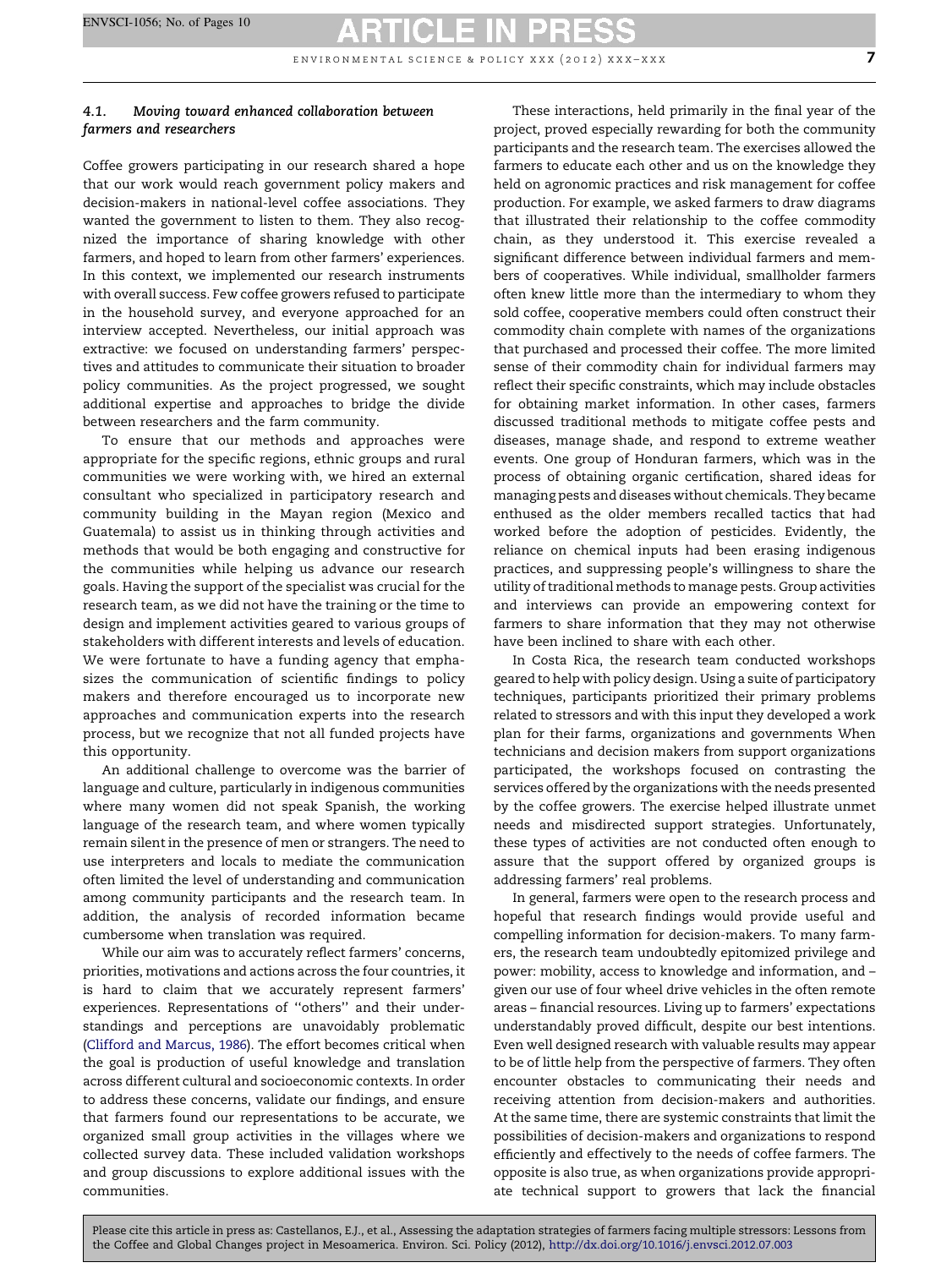8 en vironmental science & policy xxx (2012)  $xxx-xxx$ 

resources to implement recommendations. Therefore increasing small farmers' income is important to increase their adaptive capacities related to agronomic production ([Barrera,](#page-8-0) [2006\)](#page-8-0).

### 5. Communicating the results to stakeholders with contrasting interests

As typical of many researchers, we lacked experience communicating research results to the general public and policy makers. Research institutions often consider applied work as less valuable than theoretical work, and communication activities receive little consideration in tenure and promotion processes. Therefore research projects rarely incorporate communication strategies from their inception. Often, projects leave this for the end when results are available but few funds or time remains to assess communication options and design of a dissemination plan that fits the stakeholders' circumstances. Our research project had a limited budget for dissemination, and we found it a challenge to decide how to maximize these resources and deliver results to different audiences. We eventually identified two external groups able to help us in communicating information to policy makers, farmers, and cooperatives.

In Chiapas, we worked with an organization that promotes civic education. They had a creative team composed of an environmental activist, an editor, a graphic designer, a puppeteer and a journalist. They helped us create a report highlighting our results for the general public. The creation of the report and a puppet play for the general public created challenges as we tried to find a balance between overgeneralizations and presentation of scientific data. For example, the creative team wanted to present the coffee intermediary or ''coyote'' as a thief in the puppet play to make the story more interesting, while the research team wanted to acknowledge that intermediaries are sometimes necessary for coffee commercialization even if they may take advantage of local growers. The ingredients for successful final products were patience, respect and recognition of the other group's abilities.

Another group of communication specialists was hired to develop a calendar for the communities that provided key messages for each month. From prior experience, we knew that calendars are a good way to deliver short messages: families usually appreciate these publications and place them in prominent places. These specialists also created a brief radio message that was broadcast repeatedly by several local stations. Radio remains a popular media in rural areas and is used to communicate public service messages. With these communication products, one of the main challenges was again summarizing extensive results into a few succinct sentences that would catch farmers' attention and be useful knowledge to them.

In addition to the printed materials used in all the research sites, we organized workshops to present research findings in each of the study communities. Farmers, their families, municipal authorities, academics and specialists from government agencies were invited to attend and most responded very positively. Interestingly, farmers (particularly in Mexico

and Guatemala) expressed the view that researchers provided them with a voice to reach other stakeholders, but they noted that we had not managed to document all of the challenges that they face. Even so, they appreciated our work, and recognized that our project results demonstrated the structural constraints on farmers' strategies and choices: the availability of appropriate technologies, lack of credit and technical assistance, lack of confidence in cooperatives as market intermediaries and the challenges of maintaining viability. While we synthesized the insights for farmers (for example, the value of maintaining land in subsistence crops along with coffee, something feasible for many), we aimed broader conclusions regarding the context of farmers' strategies for other decision-makers.

The interactions with practitioners from national coffee associations and representatives of government and nongovernment organizations were consistently friendly, and provided useful data and reports. When we returned with preliminary findings and subsequent reports, they usually received us warmly but our technical reports were not read in detail nor included in ongoing policy processes. The priorities and concerns of decision-makers evolved rapidly and often in directions distinct from that of the research. While climate change adaptation has emerged as a consistent concern in the region, the rise in coffee prices has alleviated much of the urgency associated with farmers' livelihood strategies and welfare. Public officials, in particular, are constrained by budgetary and programmatic priorities, and in our study countries many of these priorities are established nationally rather than regionally. Our research also emphasized the structural constraints of producers given their adaptive capacities, and the diverse stressors they faced. As such, the recommendations that emerged from our research addressed broad concerns of sustainable development rather than more narrowly defined agronomic or technical proposals associated with adaptation. As such, any policy response to our project would likely need to be cross-sectoral and multiscalar.

From the positive reaction of coffee growers to the project outputs, we can conclude with confidence that our research dissemination strategy was effective for those stakeholders, even though we were able to reach only a small portion of the entire coffee sector in the region; ultimately our success was in communication rather than knowledge co-production. The strategy proved less successful for gaining the attention of NGOs and government organizations. We often found it challenging to articulate the results of our project in terms and language that would be useful to policy makers. Given that our findings highlighted gaps between policies and effects on the ground, as well as farmers' concerns, the information could have been useful. We realized that useful adoption of scientific findings in policy might require the involvement of boundary organizations to lend credibility and legitimacy to scientific findings ([Guston,](#page-9-0) 2001). While our research team incorporated experts from two organizations (INIFAP and ANACAFE) that had the mandates of boundary organizations, this did not mean that the individuals participating in the project were in the position to help transform the knowledge we collected in ways that would be salient to policy makers.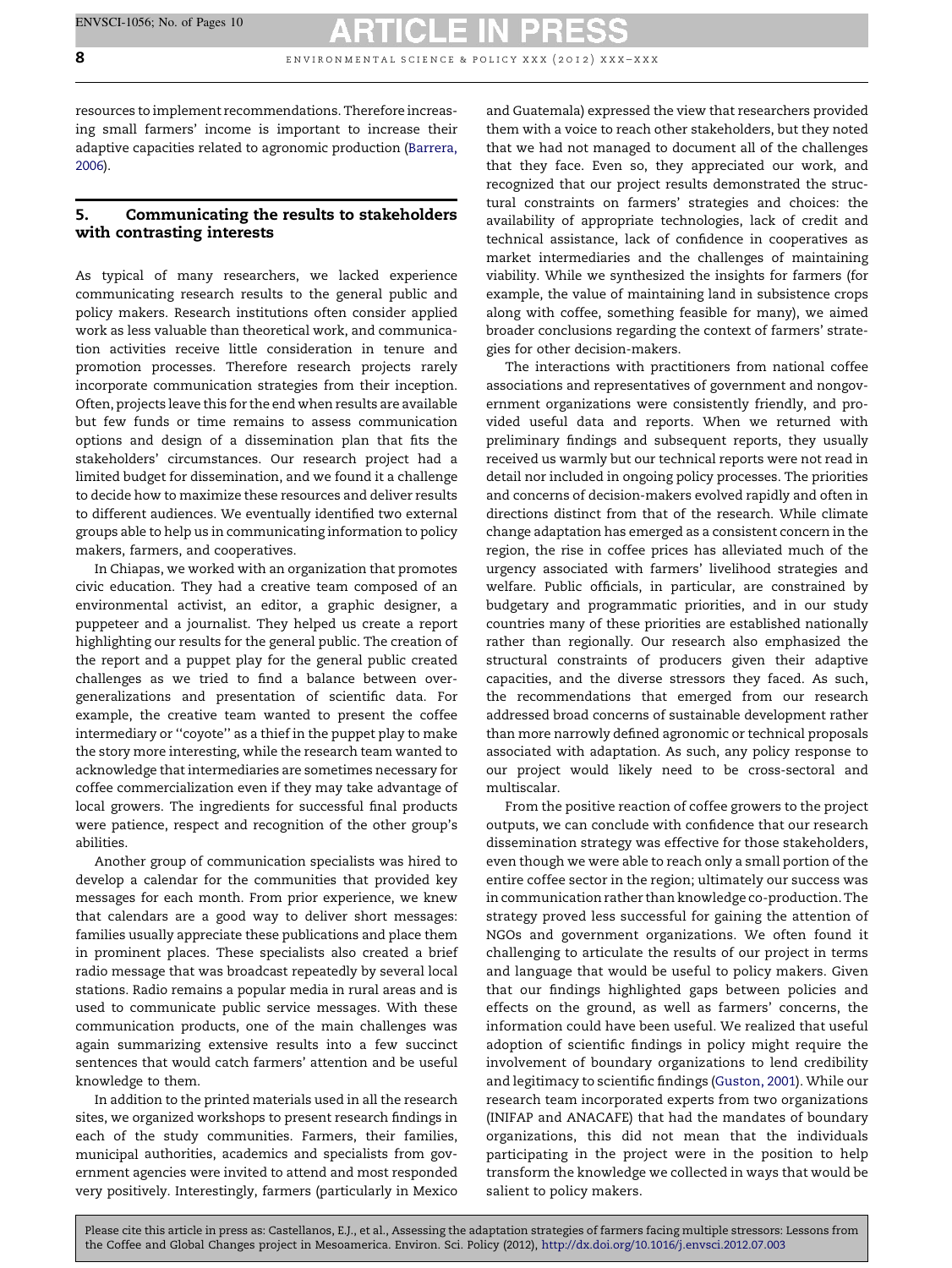ENVIRONMENTAL SCIENCE & POLICY XXX  $(2012)$  XXX-XXX  $(2012)$ 

<span id="page-8-0"></span>As with other integrative and interdisciplinary projects, our own research faced specific challenges in bridging the sciencepolicy divide, and in ensuring that our research goals were salient to the farmers we worked with. Our project was conceived in relatively conventional terms, yet as a team, we attempted to make our results more useful and salient to the communities we were working with as the project evolved. Our challenges were both internal, in establishing the mechanisms and understanding required for effective interdisciplinarity, but also external, in developing and learning approaches for making our work meaningful to the coffee community. We also faced the challenge of providing usable and useful information for the agencies and individuals who were most likely to have influence over the structural conditions that framed farmers' vulnerabilities. We were thus operating at multiple levels of decision-making. Where we gained credibility and salience with the farmers, we faced obstacles with the policy and practice communities. In part, our difficulties stemmed from our own learning process, and inadequacies in the initial structure of the project. We were not able to establish a deep collaborative relationship with an organization that could have served as a ''boundary'' organization to translate the science to the policy community (Cash et al., 2002).

While we were quite successful in reliably interpreting the complex nature of local-level vulnerability determinants and outcomes, this knowledge was less helpful in supporting farmers overcome the obstacles they identified to changing their strategies. The continued centralization of policy and rural development planning across the region means that it is not enough to understand local contexts well; we also need to have strong engagement at the levels at which management decisions are made in order to help facilitate effective change (Vogel et al., 2007; Cash and [Moser,](#page-9-0) 2000). It was also clear that while we had been relatively successful in identifying the mode of communication that was valuable and appropriate for the farm communities, we relied on what now appear naive assumptions of the ways in which policy makers acquire and appropriate knowledge of use to their decisions. Not only does the knowledge created by the research process need to target the appropriate level at which management decisions are made, but it is also important to frame the presentation of knowledge to be most compatible with ongoing processes of decision-making and program implementation. Providing policy makers and administrators with research findings at moments in the policy cycle where there is little opportunity for altering course of policy or for reconsidering priorities will likely be unsuccessful [\(Vogel](#page-9-0) et al., 2007). In the particular case of coffee we failed to undertake an assessment of the policy dynamics and sector-wide decisions as an integral part of our research and communication process.

Ultimately, our project benefitted greatly from the interdisciplinary, participatory and cross-national strategies that we adopted. These strategies all came with a cost to the research team, and presented difficulties in terms of comparable data collection and interdisciplinary integration. Nevertheless, the knowledge gained from the project could not have

been as broad and useful for farmers without the contributions of each discipline represented in the research team. Our commitment to participatory approaches and to returning the results to communities also compelled us to use novel approaches, to experiment with strategies for communication, and to invest in learning from each other and from the farmers whose experiences we aimed to analyze. The reward from this research goes beyond the satisfaction of contributing valuable scholarly information; it includes the relationships that we formed with the study communities and other actors, which facilitated the dissemination of research results. The results may carry further ramifications now that the research team received a third grant to continue this work.

### Acknowledgements

This work was carried out with the aid of a grant from the Inter-American Institute for Global Change Research (IAI) CRN-2060, which was supported by the US National Science Foundation (Grant GEO-0452325).

### r e f e r e n c e s

- Baffes, J., Lewin, B., Varangis, P., 2005. Coffee: market setting and policies. In: Ataman Aksoy, M., Beghin, J.C. (Eds.), Global Agricultural Trade and Developing Countries. International Bank for Reconstruction and Development/The World Bank, Washington, DC, pp. 297–309.
- Barrera, J., 2006. Manejo holístico de plagas: hacia un nuevo paradigma de la protección fitosanitaria. In: Pohlan, J., Soto, L., Barrera, J. (Eds.), El Cafetal del Futuro: Realidades y Visiones. Aachen, Shaker Verlag, Alemania, pp. 63–82.
- Bernard, H.R., 2006. Research Methods in Anthropology: Qualitative and Quantitative Approaches, fourth ed. Altamira Press, Lanham, MD.
- Burton, I., Huq, S., Lim, B., Pilifosova, O., Schipper, E., 2002. From impacts assessment to adaptation priorities: the shaping of adaptation policy. Climate Policy 2, 145–159.
- Cash, D., Clark, W., Alcock, F., Dickson, N., Eckley, N., Jager, J., 2002. Salience, credibility, legitimacy and boundaries: linking research, assessment, and decision-making. Unpublished manuscript, Cambridge, MA.
- Cash, D., Moser, S.C., 2000. Linking global and local scales: designing dynamic assessment and management processes. Global Environmental Change 10 (2), 109–120.
- Chambers, R., 1983. Rural Development: Putting the Last First. Longmans, London.
- Chambers, R., 1997. Whose Reality Counts: Putting the First Last. Intermediate Technology Publications, London.
- Chiotti, Q., Johnston, T., Smit, B., Ebel, B., 1997. Agricultural response to climate change: a preliminary investigation of farm-level adaptation in Southern Alberta. In: Ilbery, B., Chiotti, Q., Rickard, T. (Eds.), Agricultural Restructuring and Sustainability. CAB International, pp. 201–218.
- Clifford, J., Marcus, G.E., 1986. Writing Culture: The Poetics and Politics of Ethnography. Berkeley, University of California Press.
- Conley, T., Udry, C., 2001. Social learning through networks: the adoption of new agricultural technologies in Ghana. American Journal of Agricultural Economics 83 (3), 668–673.
- Cruz-Bello, G., Eakin, H., Morales, H., Barrera, J., 2010. Linking multi-temporal analysis and community consultation to